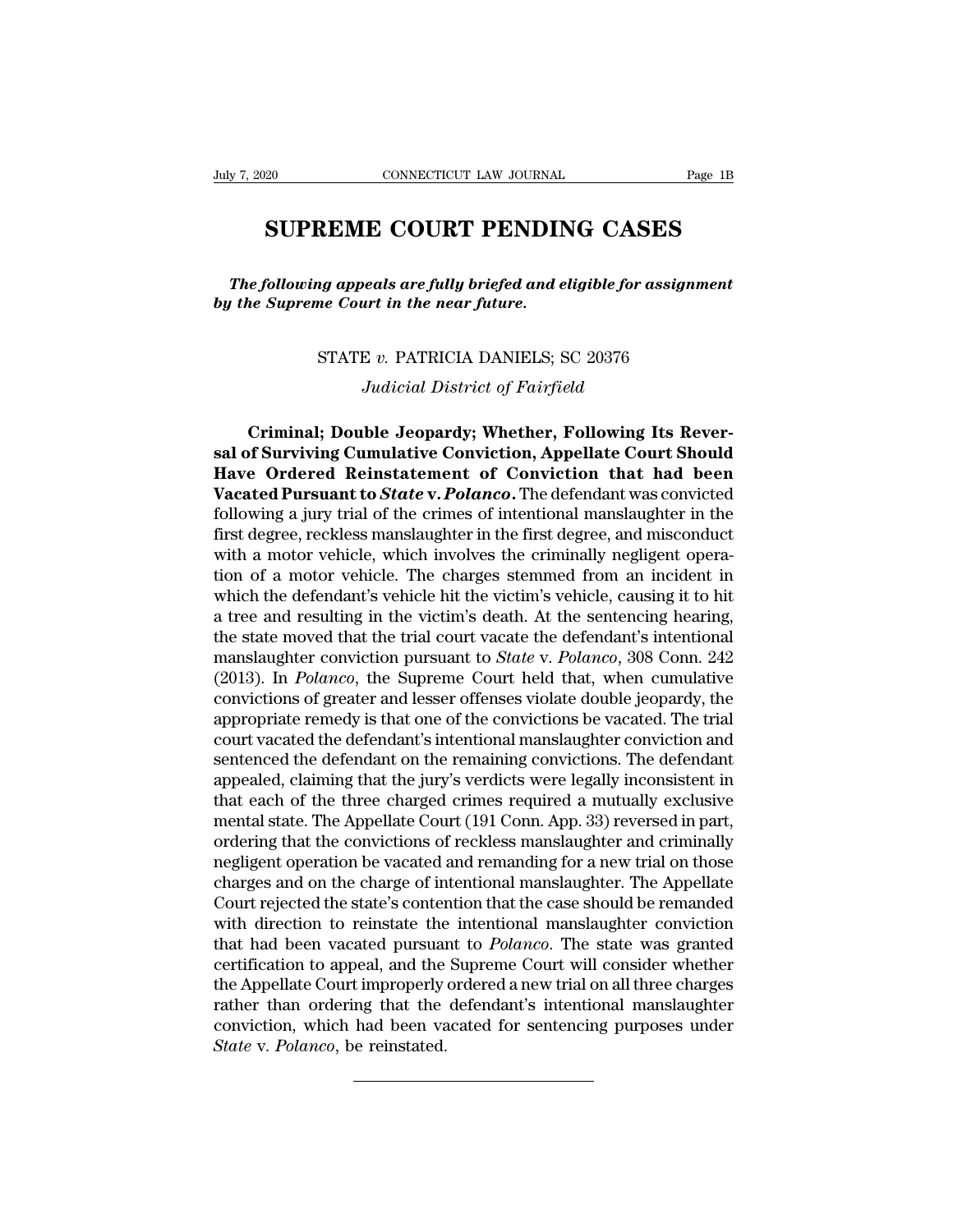## CONNECTICUT LAW JOURNAL July 7,<br>STATE *v.* JEFFREY K. WARD, SC 20427<br>*Judicial District of Hartford CONNECTICUT LAW JOURNAL*<br>*E v. JEFFREY K. WARD, SC 20427<br><i>Judicial District of Hartford*<br>**ether Trial Court Lacked Jurisdicti**

**CONNECTICUT LAW JOURNAL** July 7, 2020<br>
STATE v. JEFFREY K. WARD, SC 20427<br> *Judicial District of Hartford*<br> **Criminal; Whether Trial Court Lacked Jurisdiction over**<br> **Condition to Correct Illegal Sentence Because Defendan** Page 2B CONNECTICUT LAW JOURNAL July 7, 2020<br>
STATE v. JEFFREY K. WARD, SC 20427<br>
Judicial District of Hartford<br> **Criminal; Whether Trial Court Lacked Jurisdiction over**<br> **Motion to Correct Illegal Sentence Because Defenda to set Forth Colorable Claim that he was Incompetent at Time**<br> **to set Forth Colorable Claim that he was Incompetent at Time**<br> **of Sentencing.** The defendant pleaded guilty to manslaughter in the<br> **first degree and assaul STATE v. JEFFREY K. WARD, SC 20427**<br>*Judicial District of Hartford*<br>**Criminal; Whether Trial Court Lacked Jurisdiction over**<br>**Motion to Correct Illegal Sentence Because Defendant Failed**<br>**to set Forth Colorable Claim that** STATE v. JEFFREY K. WARD, SC 20427<br>Judicial District of Hartford<br>Criminal; Whether Trial Court Lacked Jurisdiction over<br>Motion to Correct Illegal Sentence Because Defendant Failed<br>to set Forth Colorable Claim that he was I Judicial District of Hartford<br>Criminal; Whether Trial Court Lacked Jurisdiction over<br>Motion to Correct Illegal Sentence Because Defendant Failed<br>to set Forth Colorable Claim that he was Incompetent at Time<br>of Sentencing. Criminal; Whether Trial Court Lacked Jurisdiction over<br>Motion to Correct Illegal Sentence Because Defendant Failed<br>to set Forth Colorable Claim that he was Incompetent at Time<br>of Sentencing. The defendant pleaded guilty to Motion to Correct Illegal Sentence Because Defendant Failed<br>to set Forth Colorable Claim that he was Incompetent at Time<br>of Sentencing. The defendant pleaded guilty to manslaughter in the<br>first degree and assault in the fi to set Forth Colorable Claim that he was Incompetent at Time<br>of Sentencing. The defendant pleaded guilty to manslaughter in the<br>first degree and assault in the first degree and was sentenced to twenty-<br>five years of incarc **of Sentencing.** The defendant pleaded guilty to manslaughter in the first degree and assault in the first degree and was sentenced to twenty-<br>five years of incarceration. The defendant filed a motion to correct,<br>claiming first degree and assault in the first degree and was sentenced to twenty-<br>five years of incarceration. The defendant filed a motion to correct,<br>claiming that his sentence was imposed in an illegal manner in that<br>(1) he wa five years of incarceration. The defendant filed a motion to correct,<br>claiming that his sentence was imposed in an illegal manner in that<br>(1) he was incompetent at the time of sentencing; and (2) the sentenc-<br>ing court fai claiming that his sentence was imposed in an illegal manner in that (1) he was incompetent at the time of sentencing; and (2) the sentencing court failed to order, sua sponte, that a competency evaluation and hearing be co (1) he was incompetent at the time of sentencing; and (2) the sentencing court failed to order, sua sponte, that a competency evaluation and hearing be conducted before sentencing on the basis of information known to it. ing court failed to order, sua sponte, that a competency evaluation<br>and hearing be conducted before sentencing on the basis of informa-<br>tion known to it. The trial court dismissed the motion to correct, find-<br>ing that it l and hearing be conducted before sentencing on the basis of information known to it. The trial court dismissed the motion to correct, finding that it lacked subject matter jurisdiction over it. The defendant appealed, and t tion known to it. The trial court dismissed the motion to correct, find-<br>ing that it lacked subject matter jurisdiction over it. The defendant<br>appealed, and the Appellate Court (193 Conn. App. 794) affirmed the<br>judgment. T ing that it lacked subject matter jurisdiction over it. The defendant<br>appealed, and the Appellate Court (193 Conn. App. 794) affirmed the<br>judgment. The Appellate Court held that the trial court did not err in<br>dismissing th appealed, and the Appellate Court (193 Conn. App. 794) affirmed the<br>judgment. The Appellate Court held that the trial court did not err in<br>dismissing the motion to correct for lack of subject matter jurisdic-<br>tion, as the judgment. The Appellate Court held that the trial court did not err in dismissing the motion to correct for lack of subject matter jurisdiction, as the defendant failed to set forth a colorable claim that his sentence was dismissing the motion to correct for lack of subject matter jurisdiction, as the defendant failed to set forth a colorable claim that his sentence was imposed in an illegal manner. The Appellate Court found that the defend tion, as the defendant failed to set forth a colorable claim that his<br>sentence was imposed in an illegal manner. The Appellate Court found<br>that the defendant's motion failed to establish any possibility that he<br>was incompe sentence was imposed in an illegal manner. The Appellate Court found<br>that the defendant's motion failed to establish any possibility that he<br>was incompetent at the time of sentencing or that there was sufficient<br>informatio that the defendant's motion failed to establish any possibility that he<br>was incompetent at the time of sentencing or that there was sufficient<br>information before the sentencing court requiring a competency exam-<br>ination an was incompetent at the time of sentencing or that there was sufficient<br>information before the sentencing court requiring a competency exam-<br>ination and hearing prior to sentencing. Specifically, the Appellate<br>Court found t information before the sentencing court requiring a competency examination and hearing prior to sentencing. Specifically, the Appellate Court found that, while the transcripts of several pretrial proceedings and the senten ination and hearing prior to sentencing. Specifically, the Appellate<br>Court found that, while the transcripts of several pretrial proceedings<br>and the sentencing hearing that the defendant submitted in support<br>of his motion Court found that, while the transcripts of several pretrial proceedings<br>and the sentencing hearing that the defendant submitted in support<br>of his motion to correct showed that the parties and the sentencing<br>court were awar and the sentencing hearing that the defendant submitted in support<br>of his motion to correct showed that the parties and the sentencing<br>court were aware that the defendant had a history of mental health<br>issues, nothing indi of his motion to correct showed that the parties and the sentencing<br>court were aware that the defendant had a history of mental health<br>issues, nothing indicated that he had been incompetent when he was<br>sentenced or that a court were aware that the defendant had a history of mental health<br>issues, nothing indicated that he had been incompetent when he was<br>sentenced or that a competency evaluation and hearing prior to sen-<br>tencing were require issues, nothing indicated that he had been incompetent when he was<br>sentenced or that a competency evaluation and hearing prior to sen-<br>tencing were required. The Appellate Court further found that the<br>police report, psychi sentenced or that a competency evaluation and hearing prior to sentencing were required. The Appellate Court further found that the police report, psychiatric report and psychiatric records on which the defendant had also tencing were required. The Appellate Court further found that the police report, psychiatric report and psychiatric records on which the defendant had also relied in support of his claim could not be viewed reasonably to s police report, psychiatric report and psychiatric records on which the defendant had also relied in support of his claim could not be viewed reasonably to support a conclusion that he was incompetent at the time of sentenc defendant had also relied in support of his claim could not be viewed<br>reasonably to support a conclusion that he was incompetent at the<br>time of sentencing, as those records suggested that the defendant had<br>a history of men reasonably to support a conclusion that he was incompetent at the time of sentencing, as those records suggested that the defendant had a history of mental health issues and was at risk of experiencing symptoms in the futu time of sentencing, as those records suggested that the defendant had<br>a history of mental health issues and was at risk of experiencing symp-<br>toms in the future but failed to demonstrate that there was any like-<br>lihood tha a history of mental health issues and was at risk of experiencing symptoms in the future but failed to demonstrate that there was any like-<br>lihood that he was incompetent when sentenced. The defendant was<br>granted certifica toms in the future but failed to demonstrate that there was any like-<br>lihood that he was incompetent when sentenced. The defendant was<br>granted certification to appeal, and the Supreme Court will consider<br>whether the Appell lihood that he wa<br>granted certificati<br>whether the Appe<br>did not have juris<br>illegal sentence o<br>raise a colorable c<br>of his sentencing.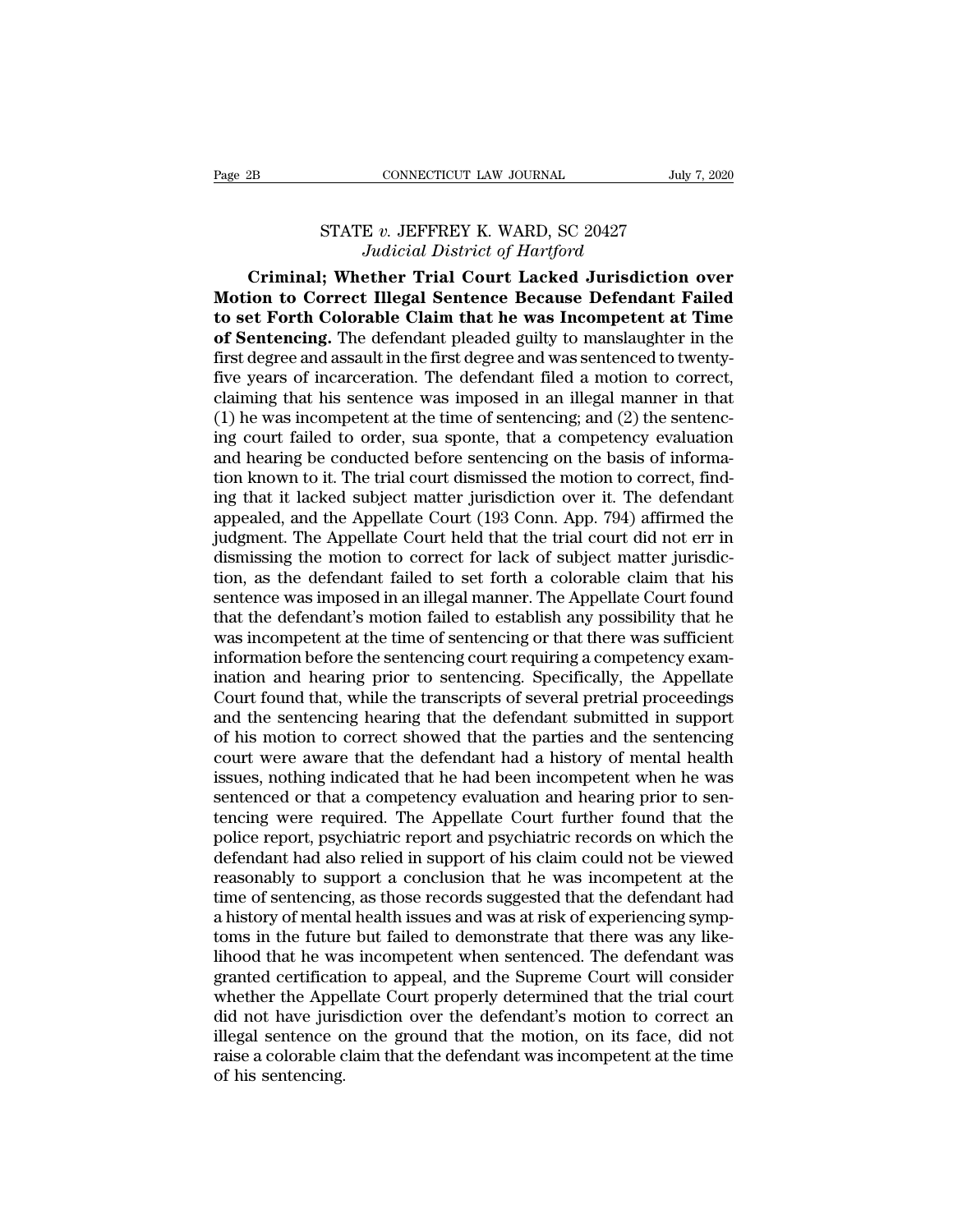## CONNECTICUT LAW JOURNAL<br>MERIBEAR PRODUCTIONS, INC. *v.* JOAN E.<br>FRANK et al., SC 20473<br>*Indicial District of Eairfield* CONNECTICUT LAW JOURNAL<br>R PRODUCTIONS, INC. v. JOAN E<br>FRANK et al., SC 20473<br>*dicial District of Fairfield CONNECTICUT LAW JOURNAL*<br>*JAR PRODUCTIONS, INC. v. JOAN E.*<br>*FRANK et al., SC 20473*<br>*Judicial District of Fairfield*<br>**fornia Court Lacked Personal Juris**

EXECTE AN JOURNAL Page 3B<br>
MERIBEAR PRODUCTIONS, INC. v. JOAN E.<br>
FRANK et al., SC 20473<br> *Judicial District of Fairfield*<br> **Whether California Court Lacked Personal Jurisdiction**<br> **r Defendant; Whether Contract to Facilit** MERIBEAR PRODUCTIONS, INC. *v.* JOAN E.<br>FRANK et al., SC 20473<br>*Judicial District of Fairfield*<br>Whether California Court Lacked Personal Jurisdiction<br>Over Defendant; Whether Contract to Facilitate Sale of Real<br>Property Exe **PRANK et al., SC 20473**<br> **PRANK et al., SC 20473**<br> *Property Exempt From Home Solicitation Sales Act; Whether California Court Lacked Personal Jurisdiction<br>
Over Defendant; Whether Contract to Facilitate Sale of Real<br>
Pro* **TRANK et al., SC 20473**<br> **TRANK et al., SC 20473**<br> *Tudicial District of Fairfield*<br> **The California Court Lacked Personal Jurisdiction**<br> **Over Defendant; Whether Contract to Facilitate Sale of Real<br>
<b>Property Exempt From** *Antinum et al.*, 50 20416<br>*Judicial District of Fairfield*<br>**Cover Defendant; Whether Contract to Facilitate Sale of Real<br>Property Exempt From Home Solicitation Sales Act; Whether<br>Trial Court Improperly Awarded Double Dama Example 19 Transferred Murisdiction**<br> **Subset Contract to Facilitate Sale of Real**<br> **Property Exempt From Home Solicitation Sales Act; Whether<br>
Trial Court Improperly Awarded Double Damages.** The defend-<br>
ants, Joan Frank Whether California Court Lacked Personal Jurisdiction<br>Over Defendant; Whether Contract to Facilitate Sale of Real<br>Property Exempt From Home Solicitation Sales Act; Whether<br>Trial Court Improperly Awarded Double Damages. The Over Defendant; Whether Contract to Facilitate Sale of Real<br>Property Exempt From Home Solicitation Sales Act; Whether<br>Trial Court Improperly Awarded Double Damages. The defend-<br>ants, Joan Frank and George Frank, were selli **Property Exempt From Home Solicitation Sales Act; Whether Trial Court Improperly Awarded Double Damages.** The defendants, Joan Frank and George Frank, were selling their Westport home, and they contracted with the plainti **Trial Court Improperly Awarded Double Damages.** The defendants, Joan Frank and George Frank, were selling their Westport home, and they contracted with the plaintiff, a California corporation, to provide decorating and st ants, Joan Frank and George Frank, were selling their Westport home,<br>and they contracted with the plaintiff, a California corporation, to<br>provide decorating and staging services to make the home more attrac-<br>tive to potent and they contracted with the plaintiff, a California corporation, to<br>provide decorating and staging services to make the home more attrac-<br>tive to potential buyers. The plaintiff subsequently brought a breach<br>of contract a provide decorating and staging services to make the home more attractive to potential buyers. The plaintiff subsequently brought a breach of contract action against the defendants in California pursuant to a forum selectio tive to potential buyers. The plaintiff subsequently brought a breach<br>of contract action against the defendants in California pursuant to a<br>forum selection clause in the contract, and the plaintiff obtained a<br>default judgm of contract action against the defendants in California pursuant to a<br>forum selection clause in the contract, and the plaintiff obtained a<br>default judgment against the defendants in that action. The plaintiff<br>then brought forum selection clause in the contract, and the plaintiff obtained a<br>default judgment against the defendants in that action. The plaintiff<br>then brought this action seeking to enforce the California judgment<br>or, alternative default judgment against the defendants in that action. The plaintiff<br>then brought this action seeking to enforce the California judgment<br>or, alternatively, damages for breach of contract. The trial court found<br>George Fran then brought this action seeking to enforce the California judgment<br>or, alternatively, damages for breach of contract. The trial court found<br>George Frank liable for the foreign judgment and Joan Frank liable<br>for breach of or, alternatively, damages for breach of contract. The trial court found<br>George Frank liable for the foreign judgment and Joan Frank liable<br>for breach of contract. In enforcing the California judgment against<br>George Frank, George Frank liable for the foreign judgment and Joan Frank liable<br>for breach of contract. In enforcing the California judgment against<br>George Frank, the trial court found that he had consented to the<br>California court's j for breach of contract. In enforcing the California judgment against<br>George Frank, the trial court found that he had consented to the<br>California court's jurisdiction because he had signed an addendum<br>that was incorporated George Frank, the trial court found that he had consented to the California court's jurisdiction because he had signed an addendum that was incorporated into the contract and was therefore subject to the contract's forum California court's jurisdiction because he had signed an addendum<br>that was incorporated into the contract and was therefore subject to<br>the contract's forum selection clause. In finding Joan Frank liable for<br>breach of contr that was incorporated into the contract and was therefore subject to<br>the contract's forum selection clause. In finding Joan Frank liable for<br>breach of contract, the trial court rejected her special defense that<br>the contrac the contract's forum selection clause. In finding Joan Frank liable for<br>breach of contract, the trial court rejected her special defense that<br>the contract did not comply with the notice provisions of the Home<br>Solicitation breach of contract, the trial court rejected her special defense that<br>the contract did not comply with the notice provisions of the Home<br>Solicitation Sales Act, General Statutes § 42-134a et seq. The trial court<br>noted that the contract did not comply with the notice provisions of the Home<br>Solicitation Sales Act, General Statutes  $\S$  42-134a et seq. The trial court<br>noted that  $\S$  42-134a (a) (5) of the act exempts transactions "pertaining<br>to Solicitation Sales Act, General Statutes  $\S$  42-134a et seq. The trial court<br>noted that  $\S$  42-134a (a) (5) of the act exempts transactions "pertaining<br>to the sale or rental of real property" from its provisions and concl noted that § 42-134a (a) (5) of the act exempts transactions "pertaining<br>to the sale or rental of real property" from its provisions and concluded<br>that the parties' transaction clearly pertained to the sale of their real<br>p to the sale or rental of real property" from its provisions and concluded<br>that the parties' transaction clearly pertained to the sale of their real<br>property because the sole purpose of the agreement was to facilitate<br>the s that the parties' transaction clearly pertained to the sale of their real<br>property because the sole purpose of the agreement was to facilitate<br>the sale of the defendants' home. The trial court rendered judgment<br>against Geo property because the sole purpose of the agreement was to facilitate<br>the sale of the defendants' home. The trial court rendered judgment<br>against George Frank in the amount of \$259,746.10 and rendered judgment<br>against Joan the sale of the defendants' home. The trial court rendered judgment<br>against George Frank in the amount of \$259,746.10 and rendered judg-<br>ment against Joan Frank in the amount of \$283,106.45. The defendants<br>appeal. They cla against George Frank in the amount of \$259,746.10 and rendered judgment against Joan Frank in the amount of \$283,106.45. The defendants appeal. They claim that the trial court erred (1) in ruling that George Frank had suff ment against Joan<br>appeal. They clai<br>Frank had sufficie<br>state's exercise o<br>contract was not<br>(3) in awarding t<br>Joan Frank. *The summaries appearing here are not intended to represent a comprehen-*<br>*The summaries appearing here are not intended to represent a comprehen-*<br>*The summaries appearing here are not intended to represent a comprehen-*<br> contract was not governed by the Home Solicitation Sales Act; and<br>
(3) in awarding the plaintiff damages against both George Frank and<br>
Joan Frank.<br>
The summaries appearing here are not intended to represent a comprehen-<br>

*Frank* and Joan Frank.<br> *raised on appearing here are not intended to represent a comprehensive statement of the facts of the case, nor an exhaustive inventory of issues*<br> *raised on appeal. These summaries are prepared b*